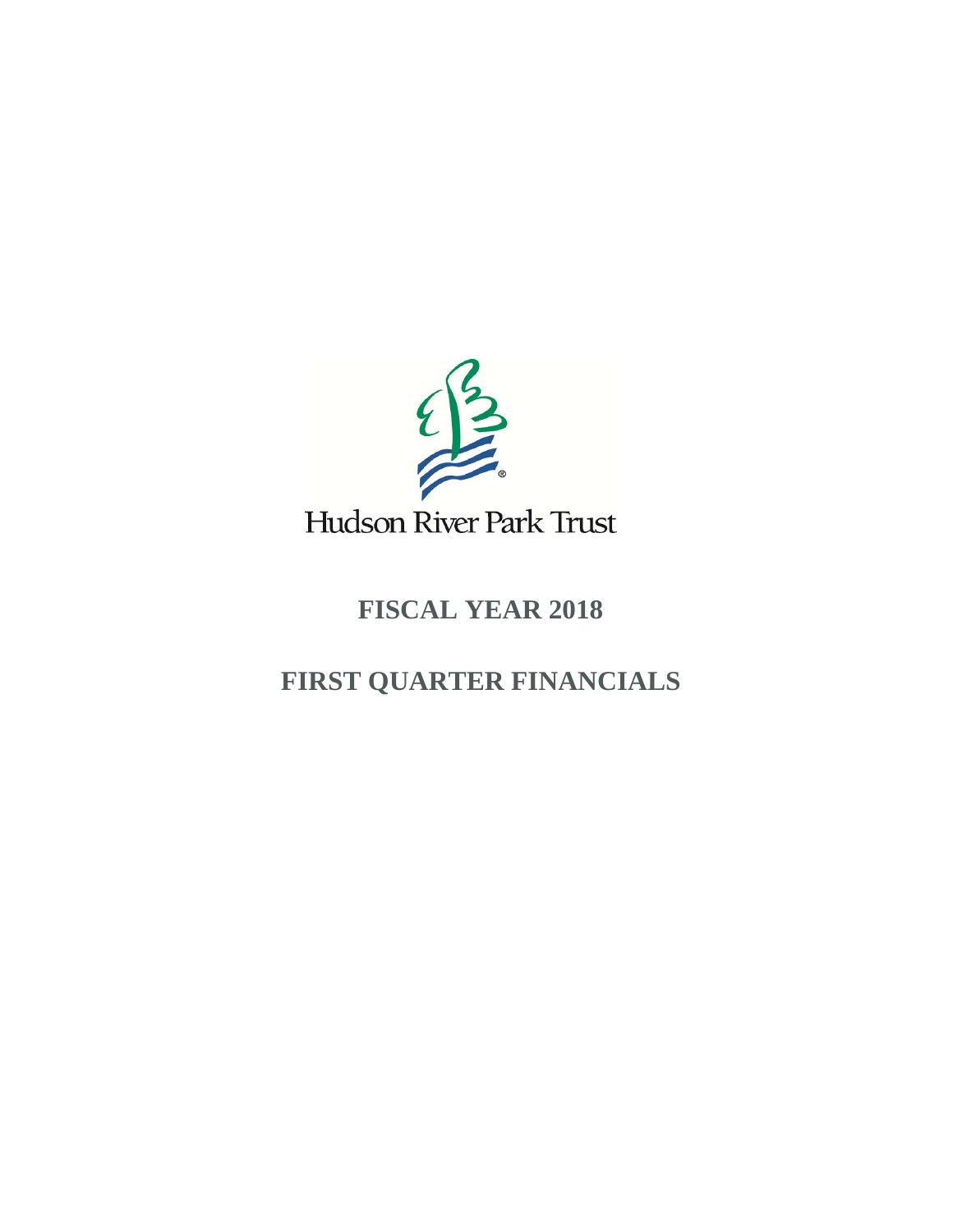## **HUDSON RIVER PARK TRUST (A Public Benefit Corporation in the State of New York) Statement of Net Position at June 30th, 2017 (Unaudited)**

| <b>Net Financial Position</b>                                              |               |
|----------------------------------------------------------------------------|---------------|
| <b>Current Assets:</b>                                                     |               |
| Cash and equivalents                                                       | \$168,239,012 |
| Accounts receivable                                                        | \$13,024,175  |
| <b>Total Current Assets</b>                                                | \$181,263,187 |
| Prepaid expenses                                                           | \$402,738     |
| Long Term Receivables (25% FEMA Receivable)                                | \$2,844,429   |
| Construction in progress                                                   | \$121,427,445 |
| Property and equipment, net                                                | \$423,152,217 |
| <b>Total Other Assets</b>                                                  | \$547,826,829 |
| <b>Total assets</b>                                                        | \$729,090,015 |
| <b>Current Liabilities:</b>                                                |               |
| Accounts payable                                                           | \$92,548      |
| Accrued expenses                                                           | \$7,904,309   |
| <b>Total current liabilities</b>                                           | \$7,996,857   |
| Other Postemployment Benefits Obligation<br><b>Other Pension Liability</b> | \$9,887,402   |
| Deferred inflows of resources - unearned revenue                           | \$4,818,597   |
| Net position:                                                              |               |
| Net investment in capital assets                                           | \$544,579,662 |
| Restricted for capital expenditures                                        | \$133,995,277 |
| Unrestricted                                                               | \$27,812,220  |
| <b>Total net position</b>                                                  | \$729,090,015 |